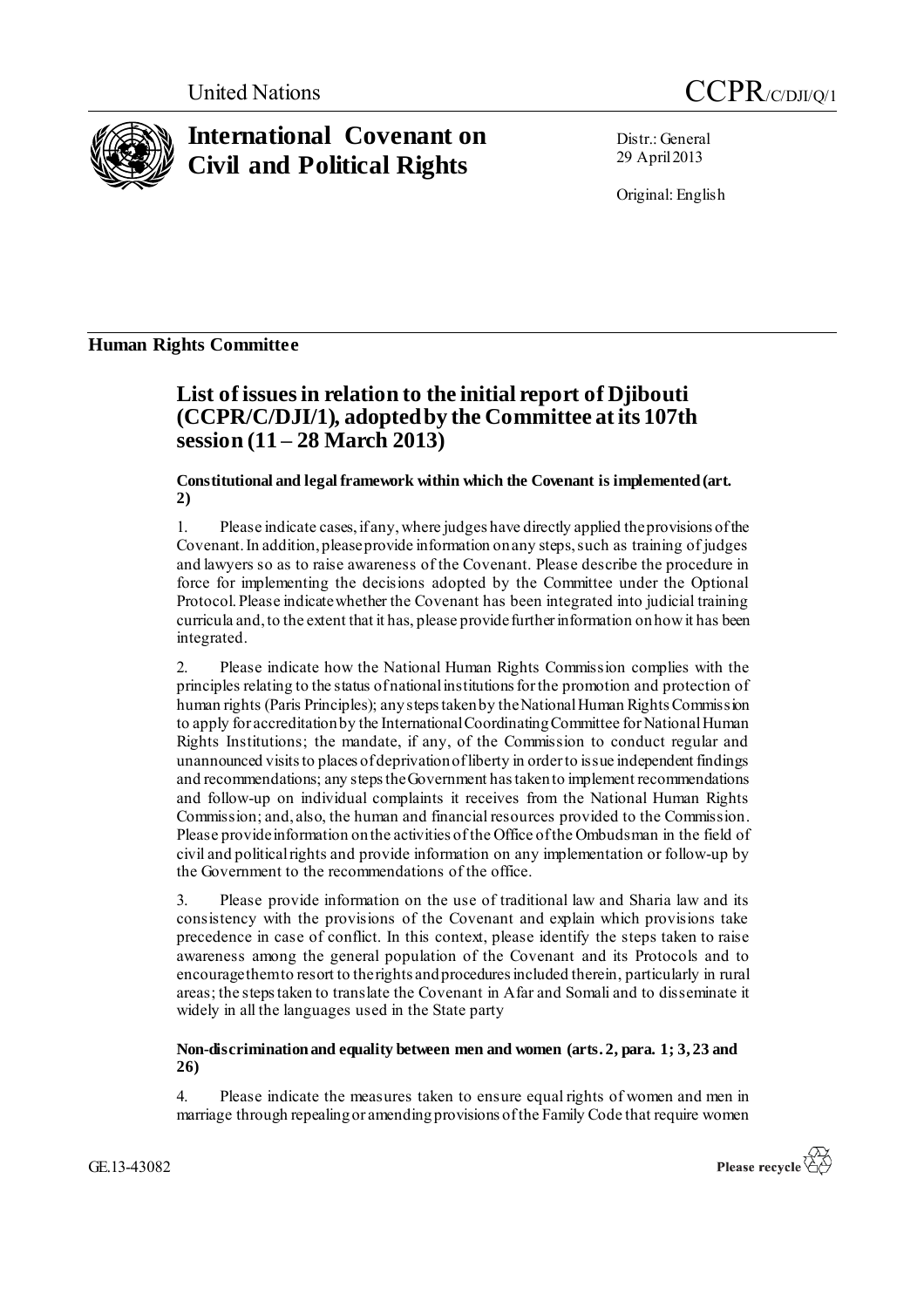to have the consent of a guardian to marry; restrict marriage to non-Muslim men; condition validity of a marriage on the payment of a dowry; allow derogations to the minimum marriageable age for women subject to the consent of a guardian or judge; permit polygamy in certain situations; indicate the husband as head of the family; subject requests for divorce by a woman (but not a man) to provision of justification; and discriminate between men and women in inheritancematters.In this context, indicate the steps taken to revise family and other laws relating to marriage taking into account progressive interpretations of Islamic law that is in line with the provisions of the Covenant. Please identify any sustained and systematic action through programmes and awareness-raising to abolish the practice of polygamy.

5. Please indicate whether the State party has any plans to repeal laws criminalizing same-sex sexual conduct.

6. Please respond to the claim that the Government grants prima facie refugee status to refugees from south Somalia while persons with other nationalities seeking asylum must register with the National Assistance Office for Refugees and Disaster Stricken People (ONARS) and that non-Somalis in practice rarely receive asylum. In responding, please indicate how such a situation is compatible with the Covenant and constitutional guarantees against discrimination.

#### **Right to life (art. 6)**

7. Please provide information on the investigation, as well as on the prosecution and sentencing of perpetrators, of the alleged torture and killing of Dirir Ibrahim Bouraleh in April 2011. Was any compensation paid to family members of the victims?

#### **Prohibition of torture and cruel, inhuman or degrading treatment; liberty and security of the person; treatment of prisoners (arts. 7, 9 and 10)**

8. Please provide information on (a) the number of cases of alleged torture and cruel, inhuman or degrading treatment on the part of police officers or prison officials that have been investigated since 2005; (b) the outcome of these investigations, including prosecutions, and the action taken against those found guilty; and (c) the measures taken for the rehabilitation and compensation offered to victims. In responding, please refer specifically to the claims oftorture or ill-treatment in relation to: (a) arrests during electionrelated demonstrations on and after 18 February 2011 of more than 300 people; (b) journalists and political prisoners, including Hassan Amine, Ismaël Hassan Aden, Ismaël Abdillahi Doualeh, Abdi Osman, Mohamed Ahmed Abdillahi, Mohamed Hassan Robleh, Adan Mahamoud Awaleh, Hamoud Elmi Ahmed (Gedaleh), Mohamed Ahmed (Jabha), Zakaria Awaleh, Mahdi Abdillahi, Zeinab Mohamed Robleh, Idriss Mohamed Robleh Mohamed Robleh, Houssein Robleh Dabar, Farah Abadid Heldid, Jean-Paul Noël Abdi and Ahmed Aidahis; (c) the case of two Ethopian nationals Captain Behailu Gebre and Abiyot Mangudai sent back to Ethiopia without any avenue of appeal to challenge an expulsion order; (d) alleged torture of a Yemeni national Mohammed al-Asad prior to being transferred to Afghanistan; and, (e) the arrest and beating of Houmad Mohamed Ibrahim, a local leader in Tadjourah district, and his family.

9. Has the State party taken steps to establish a dedicated, independent and effective complaints mechanism competent to receive complaints, conduct prompt and impartial investigations into allegations of torture, in particular of prisoners and detainees, and ensure that those found guilty are punished. Please expand on the measures, including training, referred to in paragraphs 92 and 94 of the State party's report that have been taken to ensure that acts of torture or ill-treatment do not occur in the future.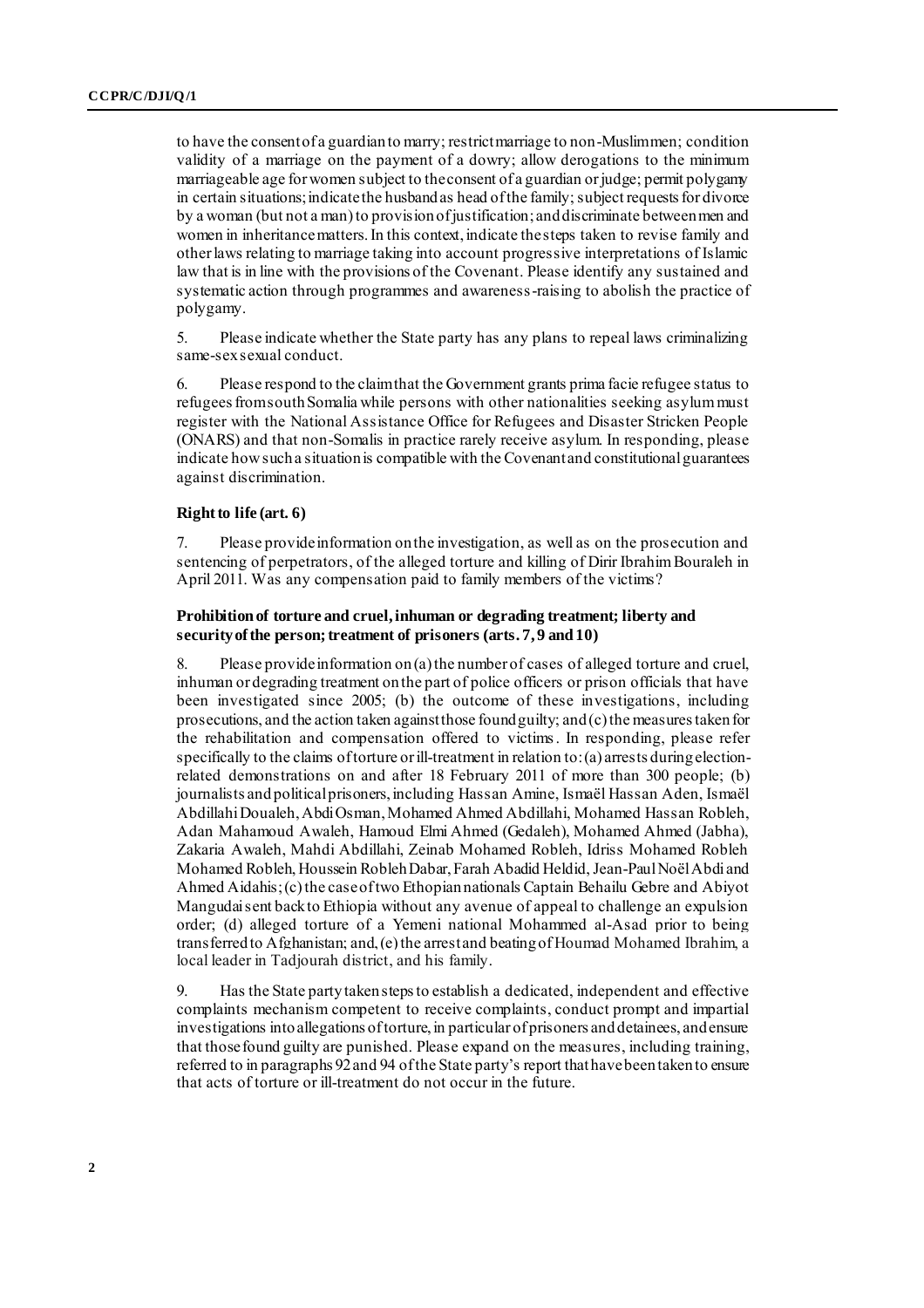10. Please respond to reports that a high proportion of the prison population is in pretrial detention and that it is not uncommon for detainees to wait two, three and even eight years for trials to begin.

11. Please provide additional information on measures taken to improve conditions in prisons and places of detention in the State party. In particular, indicate the measures taken to address overcrowding; inadequate hygiene and cleanliness as well as lack of water and adequate food; care for detainees with mental disabilities; and, co-detention of convicted persons and persons awaiting trial. What supervisory or monitoring mechanisms are in place to receive complaints from detainees and monitor conditions of detention?

12. Please provide information on measures, including strategies and public awareness campaigns, taken to enforce legislation (art. 333 of the Criminal Code) concerning genderbased violence against women and harmful traditional practices, including the practice of female genital mutilation (FGM) and early marriage. Please respond to claims that 93 per cent of the female population in Djibouti have undergone FGM. What actions have been taken to prosecute and punish the perpetrators of FGM and to provide redress for victims of FGM? Indicate why the recommendation concerning Female Genital Mutilation from the first universal periodic review of Djibouti was subject to further consideration by the State party rather than be accepted and provide information on the outcome, if any, of the further consideration. Please indicate any steps taken to criminalize marital rape. Please also indicate the measures taken to establish additional exceptions to the prohibition and criminalization of abortion for example when the pregnancy is the result of rape or incest. Please report on the protocols adopted for regularizing the practice of therapeutic abortions in the country. Please report on the measures taken to inform women and adolescents properly about contraceptive methods and to prevent unwanted pregnancies, as well as to promote the incorporation of sexual and reproductive health education for adolescent boys and girls in school syllabuses.

13. What measures has the State party taken to ensure that the Criminal Code, Family Code and other laws explicitly prohibit corporal punishment in all settings, including at home? Has the State party taken any steps to raise awareness among the public of nonviolent forms of punishment for children?

#### **Elimination of slavery and servitude (arts. 8 and 24)**

14. What steps has the State party taken to enforce the national Human Trafficking Act, including through prosecution of perpetrators, and to adopt a comprehensive national plan of action to combat trafficking of persons, bearing in mind the State party's limited resources and capacity? Please indicate how the State party intends to collect reliable statistical dataon the prevalence of exploitation of migrants and refugees and of trafficking, and strengthen the investigation and prosecution skills of police and immigration officers in this field.Please indicate the measures taken to improve early identification of as well as assistance to victims of trafficking and other forms of related exploitation?

#### **Right to a fair trial (art. 14)**

15. Please respond to allegations that constitutional provisions for a right to a fair trial are not always respected – in particular through restricting defendants' access to a lawyer, and harassment of defence lawyers - and that politically motivated prosecutions sometimes occur. In particular, please respond to allegations that the foreign attorney defending businessman Abdourahman Boreh against charges of terrorism as well as the foreign attorney defending Jean-Paul Noël Abdi, President of the Djibouti League for Human Rights, against charges of conspiring against the State,were denied entry into the country and were not allowed to have physical access to their clients.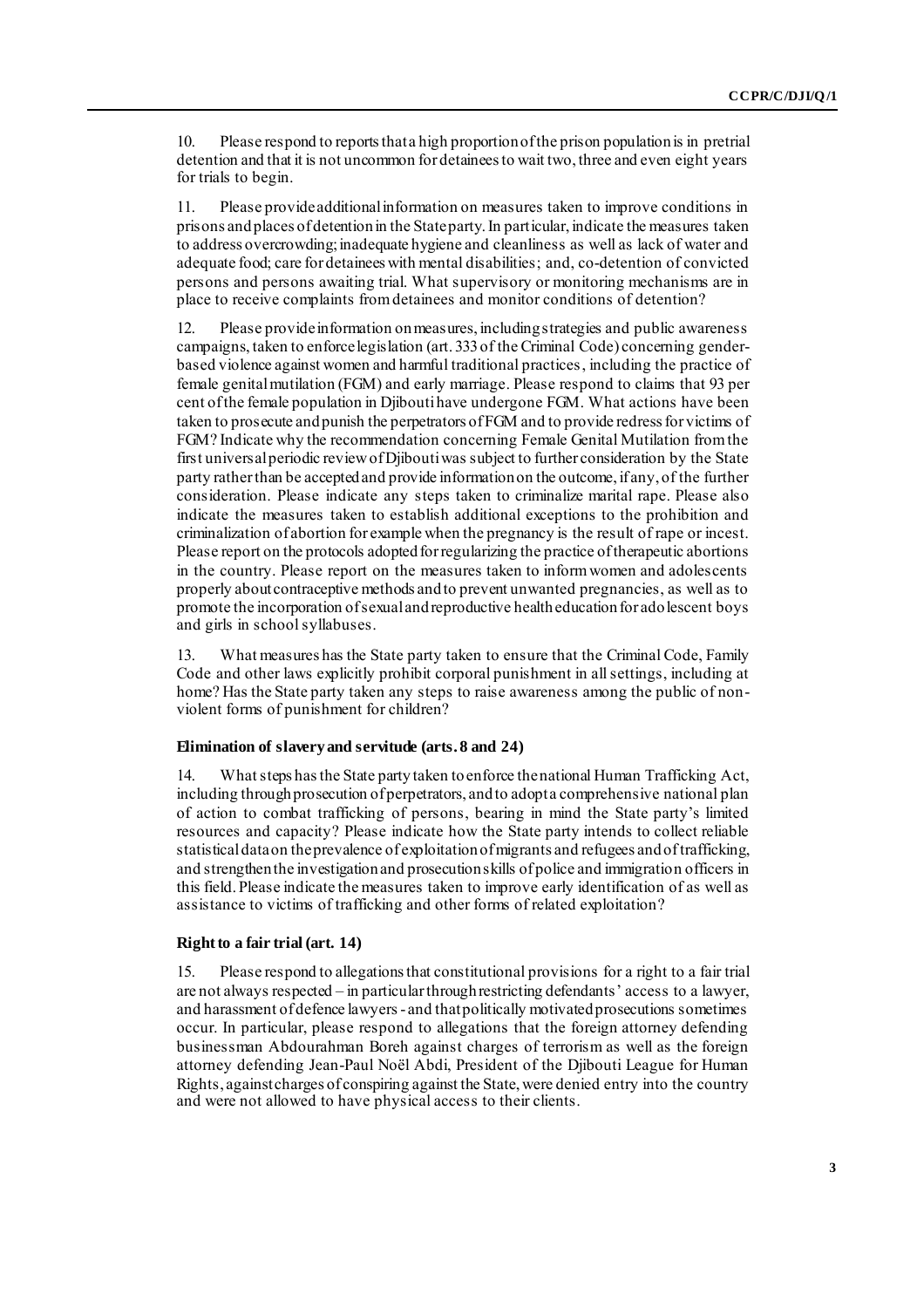#### **Freedom of expression, freedom of assembly and freedom of association (arts. 19, 21 and 22)**

16. Please respond to the information that the Government has almost complete control of the print and broadcast media and that there is no private press, due in part to strict age and nationality requirements for press ownership in the Freedom of Communication Law as well as delays in issuing licences due to the failure to create the National Communication Commission; access to certain news Internet websites has been blocked; opposition newspapers have been closed; free speech is limited through the use of libel laws; and there is a lack of political will to change the situation. Please indicate how the restriction on speech or assertions contrary to Islamic morals referred to in the State party's report is compatible with the Covenant? What is the State party doing to reform the press law and adapt it to democratic standards, eliminating prison terms for offences related to the press currently in the 1992 Freedom of Communication Law, providing credible regulation of the media and promoting the role of the private sector in a pluralist media? Please provide information why the State party did not support a series of recommendations during its universal periodic review concerning freedom of the press and compatibility of domestic laws with the Covenant.

17. Please respond to allegations that the State party has curtailed freedom of expression through the harassment of journalists, trade unionists and human rights defenders. In this context, please respond to the allegations sent to the State party by the Special Rapporteur on freedom of expression concerning: the arrest of Mohamed Ahmed Mohamed and Djibril Ismael Egueh on 20 February and 5March 2006; the treatment of Adan Mohamed Abdou, Hassan Cher Hared, Mohamed Ahmed Mohamed, Djibril Ismael Egueh and Ibrahim Mayaki; and, the arrest of Jean-Paul Noël Abdi on 4 April 2009. Please also provide information in relation to: the arrest of Jean-Paul Noël Abdi on 14 December 2005 allegedly for denouncing police brutality; the arrest of Jean-Paul Noël Abdi on 9 February 2011 allegedly for investigating and reporting on student protests; the arrest of Houssein Rbleh Dabar Hildid in February 2011 and then again on 21 November 2011 for allegedly encouraging an illegal demonstration and insulting the President; as well as the arrest and harassment of Houssein Ahmed Farah on 8 August 2012 and of Jean-Paul Noël Abdi, Farah Abadid Hildid and Hassan Amine Ahmed in February and May 2012. Please indicate the steps taken by the State party to investigate the complaint lodged by Farah Abadid Hildid on 19 February alleging police misconduct related to his arrest. Please respond to the allegation thaton 2 July 2010, Ahmed Darar Robleh was arrested for writing poetry critical of the President and how this is compatible with freedom of expression. Please respond to allegations that the State party has curtailed freedom of expression and freedom of assembly in the context of the 2011 Presidential elections.

18. Please respond to claims that the State party fails to recognize independent representative trade unions, places certain restrictions on the activities and membership of independent trade unions, and has brutally repressed strikes and harassed trade union leaders and members. Please respond, with explanations, to the allegation that the police, upon instruction from the Office of the Prime Minister, prevented the Union of Djibouti Workers from holding a seminar on 13 October 2010. Please provide information why the State party did not support the recommendation in its universal periodic review to respect the rights of unions, especially by refraining from arrest and arbitrary detention of, physical violence against and harassment of union representatives and from preventing union action.

#### **Rights of the child (art. 24)**

19. Please indicate what steps the State party has taken to establish a juvenile justice system in accordance with international standards, and in particular a system of specialized courts for juvenile offenders, ensure that juvenile offenders are separated from adult